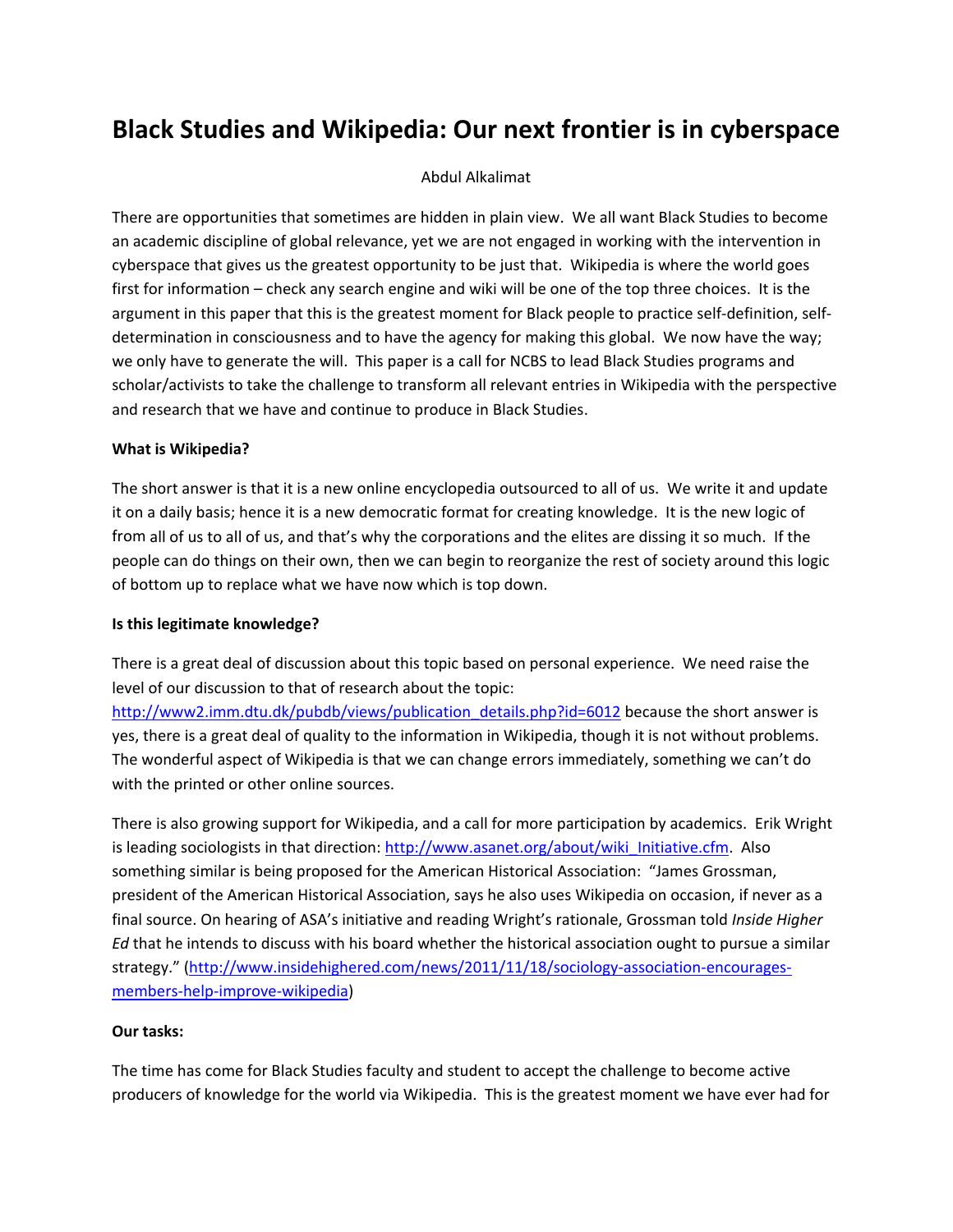self‐definition and self‐determination in the production of knowledge by Black people about Black people, for Black people and everybody else. There are no gate keepers except the debate that goes on in the Wikipedia format. We (as a collective body of scholars) have not yet tried, hence no one can speak with the weight of our collective experience. We all quote Fanon about each generation discovering its mission. In the information age if we don't do this we will betray this moment's potential in the eyes of those yet to be born. They will look for us in cyber-space and only find the voice of others speaking about us. We have between 35 and 40 thousand students in Black Studies classes every term. With this labor pool we can create a massive knowledge base if we choose to act collectively.

# **What needs to be done about existing entries in Wikipedia?**

Our first task is to start reading the entries that are already in Wikipedia and begin to update them. This means adding new info, correcting errors, and providing additional detail to what's already there and accurate. This will reveal to us where the most important  $21<sup>st</sup>$  century debate about Black people can be found – it is in cyberspace in places like Wikipedia. It won't be easy as it will produce a debate and challenge Black Studies to be better in research and in producing text.

### **What new entries are needed?**

Our baseline of information in Black Studies is what we have written and what we teach. If we start there we will have people, organizations, dates, events, places, art and books, and much more that needs to all have some kind of entry in Wikipedia. We will find many silences and for that we need to create new material. Does every slave revolt have an entry? Does every artist and intellectual of note in the Harlem Renaissance, the 1960's, and every major ideological trend have a bio entry? Does every neighborhood from South Central LA to The Ink Well near Martha's Vineyard have an entry? Etc.

# **What is our long term editorial role?**

This is a permanent task for Black Studies. As long as there is a public way for the people in this country to create knowledge about themselves then Black Studies must stand tall and represent the Black community. We are an intellectual arm of our people and must take care of business.

#### **How can we make this recognized as scholarship?**

First people need to stake out a topic for their Wikipedia scholarship. Then they need to have a record of the new entries they make and the number of edits they make. This data should be reported at the end of each year to document their wiki scholarship. After some time doing this it will be possible to get other scholars in the field to write letters that attest to the value of the scholarship. It won't happen overnight, but it will happen if we take it up as a collective way to change campus culture. If Black Studies takes the lead on this, and we value each other, then the entire campus will follow us.

#### **How can we integrate this into our teaching?**

My experience is that students love the assignment to create an entry and then to defend it and edit when others enter in. Moreover it is a way of helping them understand that their role is to bring their